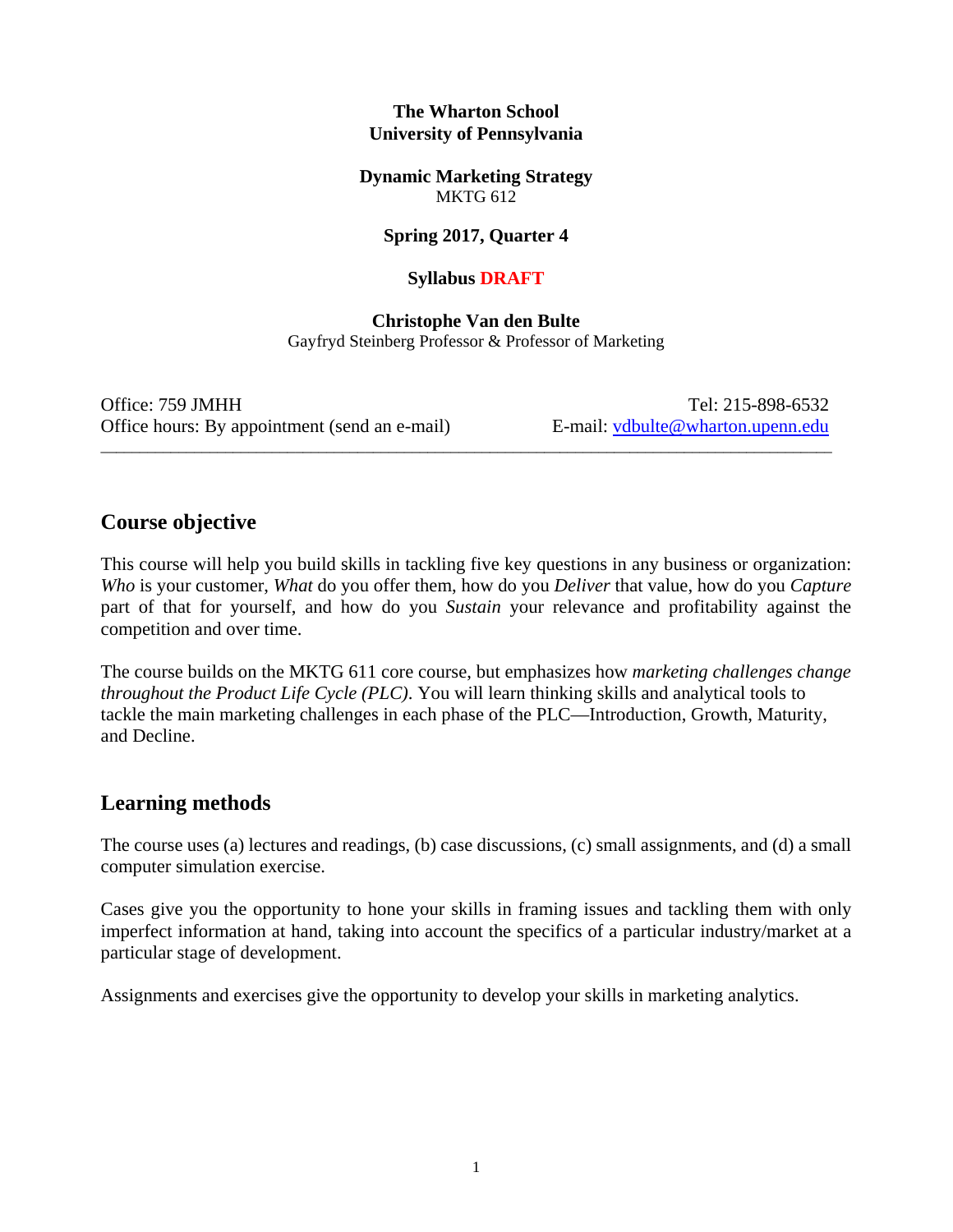# **Outline of typical class session**

While the flow of each class will vary, especially between cases and lectures, in general each class will have three facets:

- 1) *The real world business problem.* Most classes will begin with an example of a critical issue that managers face. This example could be either a formal case, a mini-case, or just a vignette. For formal case discussions, I will assume that everyone has read and is prepared to discuss the case. It is not necessary to do any library work or bring in outside information about the company or the industry beyond what is described in the case. In fact, that would distract from the discussion and the objective, as we are learning how to make better decisions given the information available at the time of the case. Discussion and questions are strongly encouraged.
- 2) *Analytical frameworks for thinking through the problem.* For the business problem at hand, the class will explore one or more analytic frameworks through which the problem might be approached, and evaluate the strengths and weaknesses. The purpose is to provide a systematic basis for framing the problem effectively and decide on an attractive path of action.
- 3) *Informing the decision through data.* Given a general analytic framework, some classes will go on to explore how greater precision or deeper insight can come from analytics—typically of market data providing customer insights, but more than occasionally also accounting or financial data providing insights on effectiveness and profitability.

# **Course materials**

There is no textbook.

Readings and case studies are available through Canvas. Required materials are distributed through Study.Net, and optional materials through Penn Library Course Reserve (both on Canvas). For the Study.net materials, you can decide to use only the electronic (softcopy) version, or to add an order for Wharton Printing to produce a hard copy as well.

Other materials, including some data sets and spreadsheets, will be distributed through Canvas.

#### **Course website**

Many of the course's activities will involve the use of Wharton's Canvas software, which you can access at: https://wharton.instructure.com/login

Please bookmark this website and check it regularly. The site will contain copies of slide decks, additional materials like spreadsheets and surveys, and other information about the course.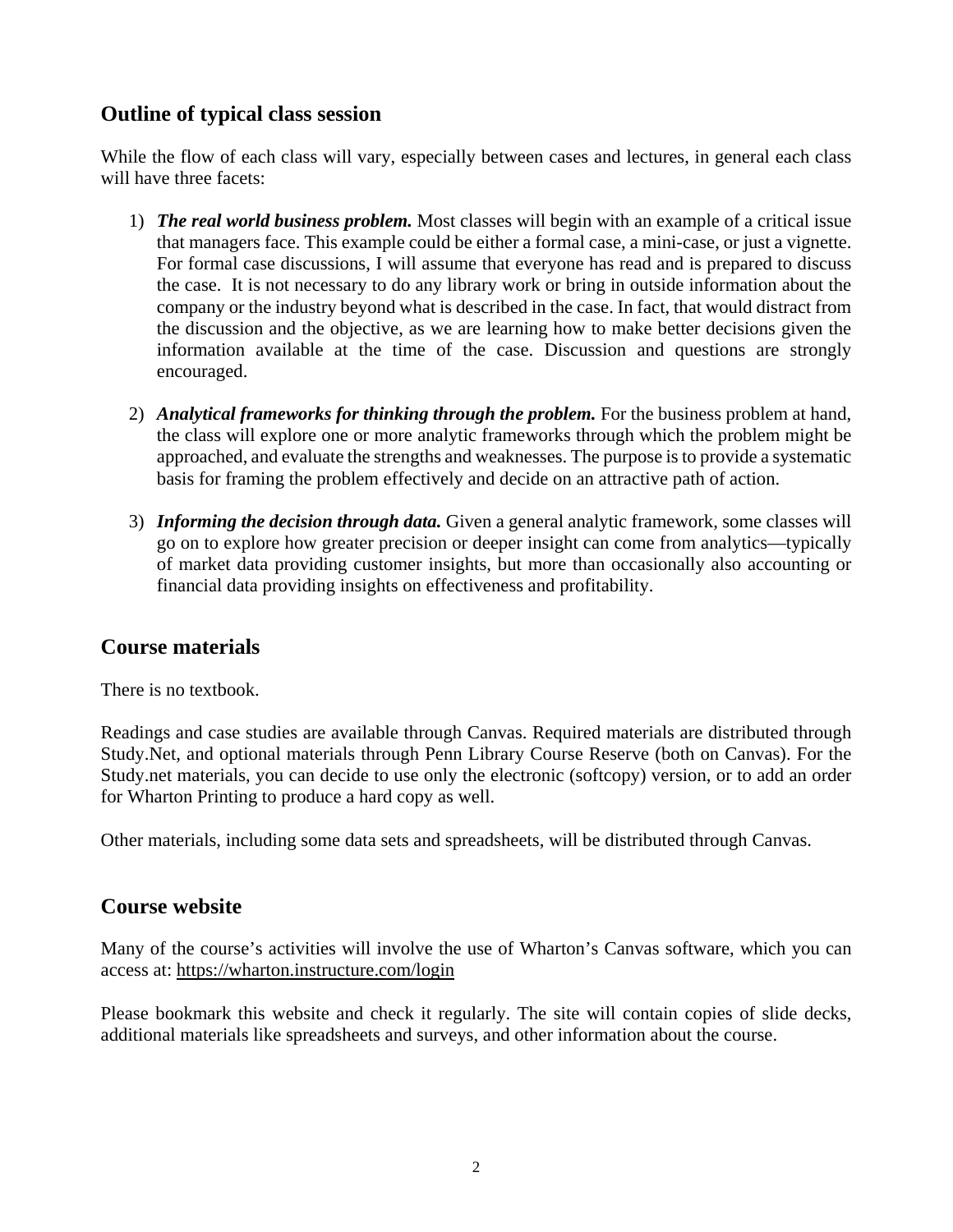# **Grading**

The final grade is based on the performance on various components:

| Exam (take-home)    | 75% |
|---------------------|-----|
| Assignments         | 15% |
| Class participation | 10% |

Repeated or egregious violations of the Wharton concert rules listed below can depress your grade beyond your class participation score.

# **Class participation**

All course sessions involve classroom discussion of both theoretical questions and practical implications. This requires careful preparation of the case or pre-class reading, if any. You should be prepared to share your ideas as well as to listen to and interpret issues presented by others. *The quality of your contribution matters more than the quantity*. Comments that move a discussion forward in a productive direction are particularly welcome.

If you have documentable special circumstances such as time conflicts between multiple exams, illness, or grave personal difficulties such as a death in the family, that prevent you from attending class, you may petition the MBA Program Office to work with me find a resolution. The MBA Program Office will require documentation of your conflict.

## **Classroom expectations**

Wharton concert rules apply:

- All phones, tablets, laptops and other electronic devices turned off
- Class starts and ends on time
- Sit according to the seating chart
- Name tents displayed

# **Office hours**

TH 17:00-18:00 FR 10:00-11:50